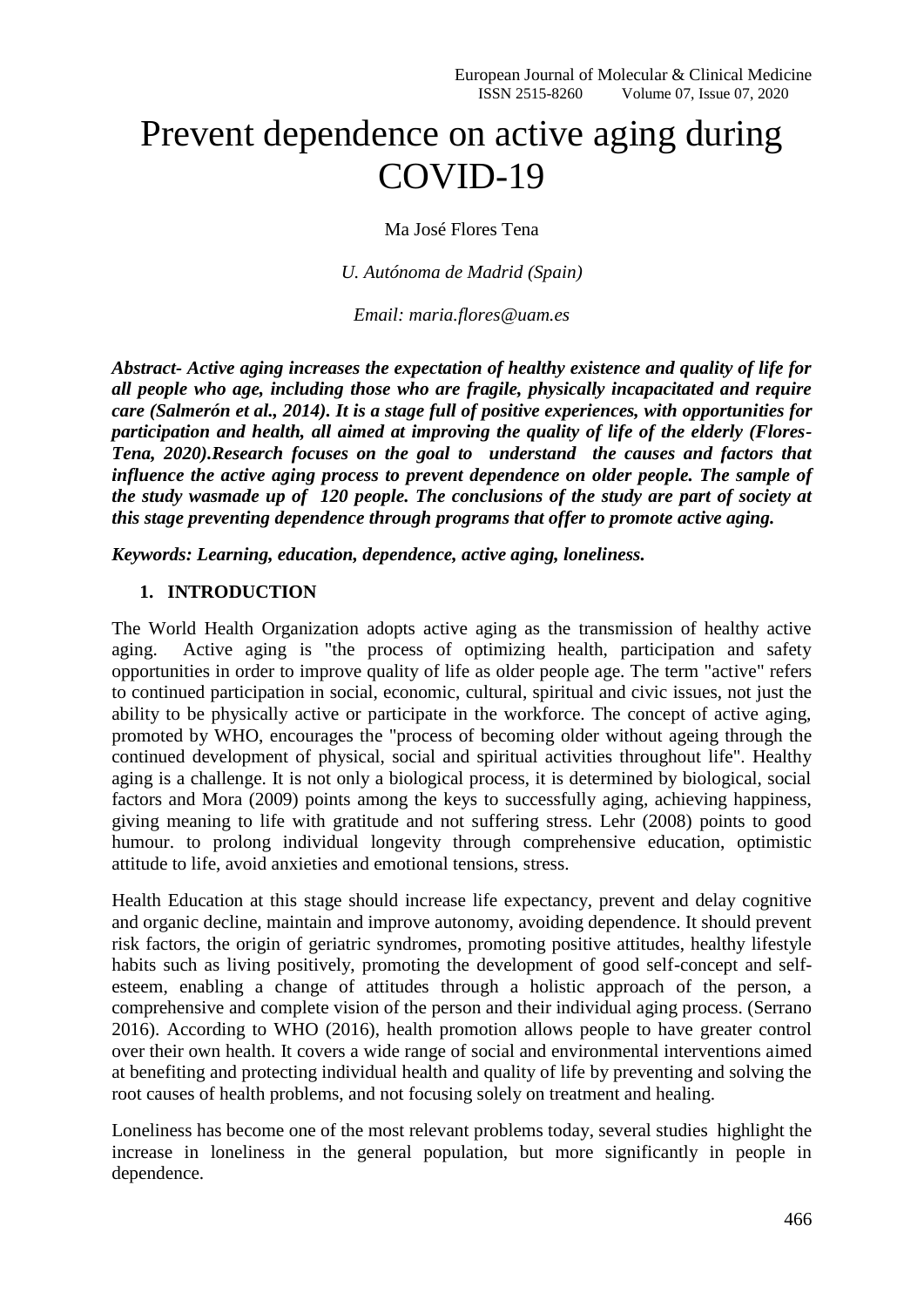To prevent loneliness it is necessary to establish social ties, Valverde (2002) defined socialization as the process by which the individual becomes a member of the group and comes to assume the patterns of behavior of that group (norms, values, attitudes). This process begins the moment we are born and remains open throughout our lives. Socialization facilitates social coexistence and community development and is the process that makes communication between community members possible.

Until the 1950s, the study of this social reality was not an object of interest to psychologists, and it was not until the 1980s that it began to be considered an empirical research topic with the emergence of different instruments measuring loneliness. Currently, there are not many studies that analyze the isolation and subjective perception of loneliness, perhaps being considered one of the quietest and most difficult-to-detect ailments

About 20% of Spaniards over the age of 18 live alone. Of this percentage, most, 59%, say they live alone of their own free will, while the remaining 41% admit that they live alone, not because they want to but because they have no choice. That is, it can actually be said that only 7.9% of the Spanish population over the age of 18 can be considered as really isolated, in the sense that it lives only by obligation and not of its own free will. (Díez y Morenos, 2016).

It seems that social networks provide company, but it is clear that they do not, because they do not replace personal contact (Díez 2016). Antonio Cano Vindel, president of the Spanish Society for the Study of Anxiety and Stress (SEAS) states that, although "today's young people relate socially, in many cases, through new technologies", this does not imply that "communication and social activity is real. Not only does technology not seem capable of curbing the epidemic of loneliness, but it has also managed to alter its perception of it."

The eldest person represents a broad group in our society. In addition, it is a social group that is dynamic and changing and, over the years, has been gaining prominence.

Today the elderly are more active, it is considered that it has been achieved thanks to the increase in life expectancy and the progress made in our society. However, just because life expectancy has increased does not mean that older people live longer and better. But sometimes old age and aging can originate from a state of dependence. (Dídac, 2016).

Today, many older people find that old age is linked to loss of autonomy and dependence. But this does not have to be so, it is essential to recognize the stage of old age as a natural process, which is part of the life cycle. It is a stage reached as a result of physical and mental impairment (Santamarina, 2004).

It is about guaranteeing the rights of the elderly and their independence, encouraging their participation in society, recognizing their skills and experiences, and eliminating the negative stereotypes that society has built on them (Flores-Tena, 2015 p. 70).

There are many tools to deal with dependence, working from prevention. Therefore, in this work I will identify which resources the eldest have to combat it. It is also necessary that older people when they reach the stage of old age face it in a positive way. Following Levy et al., (2002), they argue that people who have a positive perception of the aging process live up to 7.5 years longer than people who have a negative perception of aging. From the prevention of dependence it is desired to give each person who is aging the greatest and best chances to prevent him from becoming a dependent person, or as far as possible, that he is as dependent as possible (Flores-Tena, 2020).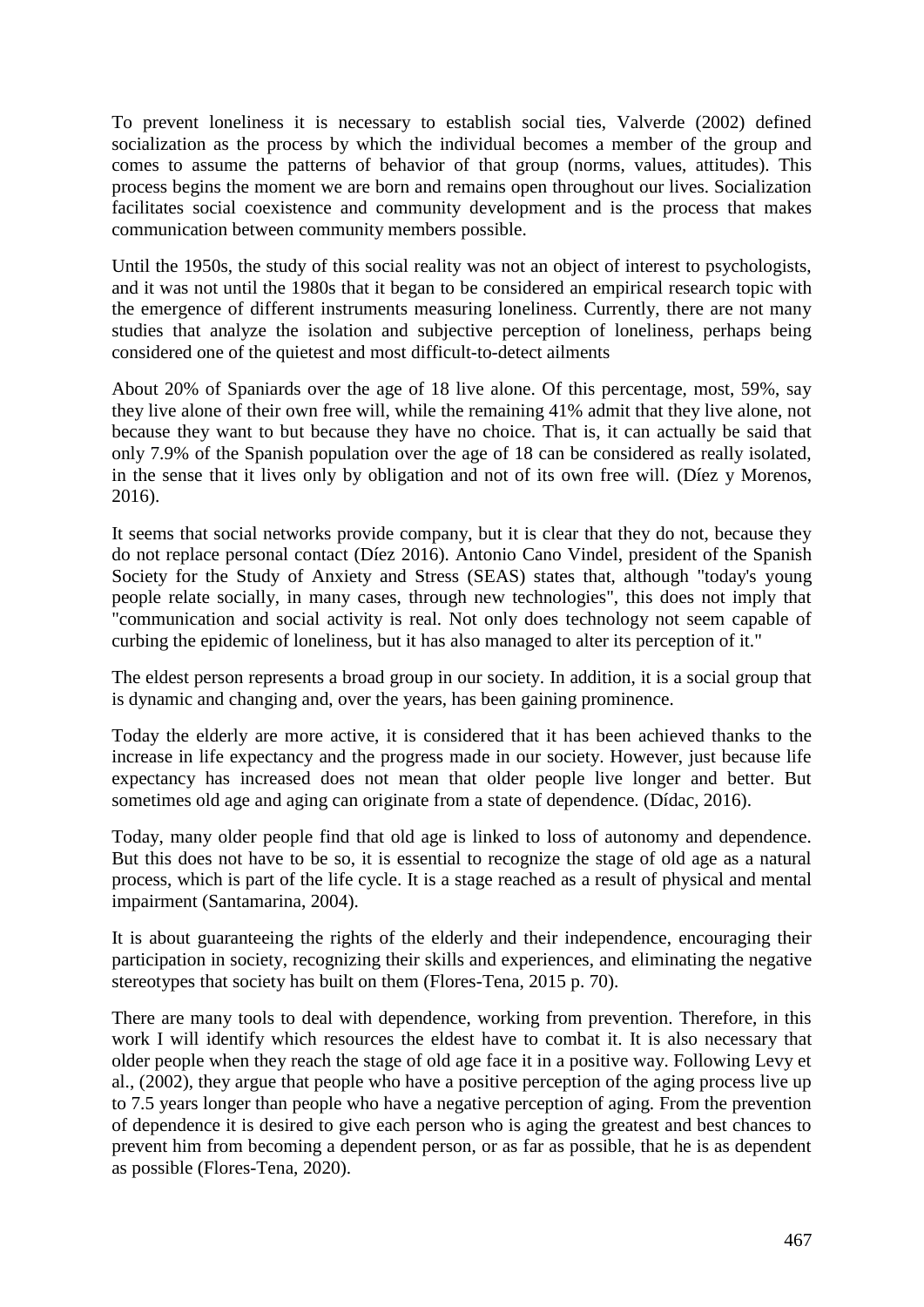Aging is a process that has been transformed over the last few years, taking on vitality and expectations (Santamaria, 2004). It is a process through which it ages, that is, it involves the passage of time by the individual (Fernández-Ballesteros, 2011). Instead, old age is a definitive state that is irreversible, it is a natural process of every living being (Zielinski, 2015). Following Fernández-Ballesteros (2011), it is important to consider the period of old age and aging from a bio-psycho-social perspective and not only from a biological perspective.

To achieve active aging, motivation should be encouraged with programs that promote such participation, healthy habits, prevent dependence, is the objective that is pursued.

Active ageing is therefore increasing the expectation of healthy existence and quality of life for all people who age, including those who are fragile, physically incapacitated and who require care (Salmeron et al., 2014).

The aging process should not beobserved as a problem, but as a challenge for all, both for society and for the aging individual (Abellán and Esparza, 2009; Meléndez, Navarro, Oliver, and Tomás, 2009). And in this challenge, we know it is necessary to enhance contact between young and old.

A new concept of the eldest person was defined at the Second World Assembly on Aging. Active aging was one of its star themes, betting on an integrative model of aging that, as Pérez Serrano points out (in Pérez and De-Juanas, 2013), implies a continuous social, economic, spiritual, cultural and civic involvement of the elderly, and is not only the ability to remain physically active. This integrative model encouragesthe participation of older people in decision-making and intergenerational relationships, among other things. In this sense, as Limón points out (in Sarrate, 2002), spaces for Mayres are living spaces for sharing information,experiences and training in order to enhance personal and social development at this new stage of life.

Recently in 2017, the Second International Congress ''Active Ageing, Quality of Life and Gender'' was held. It was divided into several modules or thematic tables: research and university, participation of public institutions, participation in associations and evaluation of programs.

To age is to change, it is to adapt to changes. Ribera (2011) notes that "talking about health in the eldest person requires doing so from prevention. However, this is an issue that has not been given until very few years ago the importance it really has" (Flores-Tena, 2020). Intergenerational activities are developed for family members to participate in. Sanchez, Kaplan and Sáez (2010):

"Intergenerational programs are means, strategies, opportunities and ways of creating spaces for meeting, sensitiveization, promoting social support and mutual, intentional, committed and voluntary exchange of resources, apprenticeships, ideas and values aimed at producing among the different affective bonds, individual, family and community, among others, that allow the construction of fairer societies, integrated and supportive. (p.17)"

Law 39/2006 on the Promotion of Personal Autonomy and Care for Persons in Dependency (2006) defines in Article 2.2 the concept of dependency as: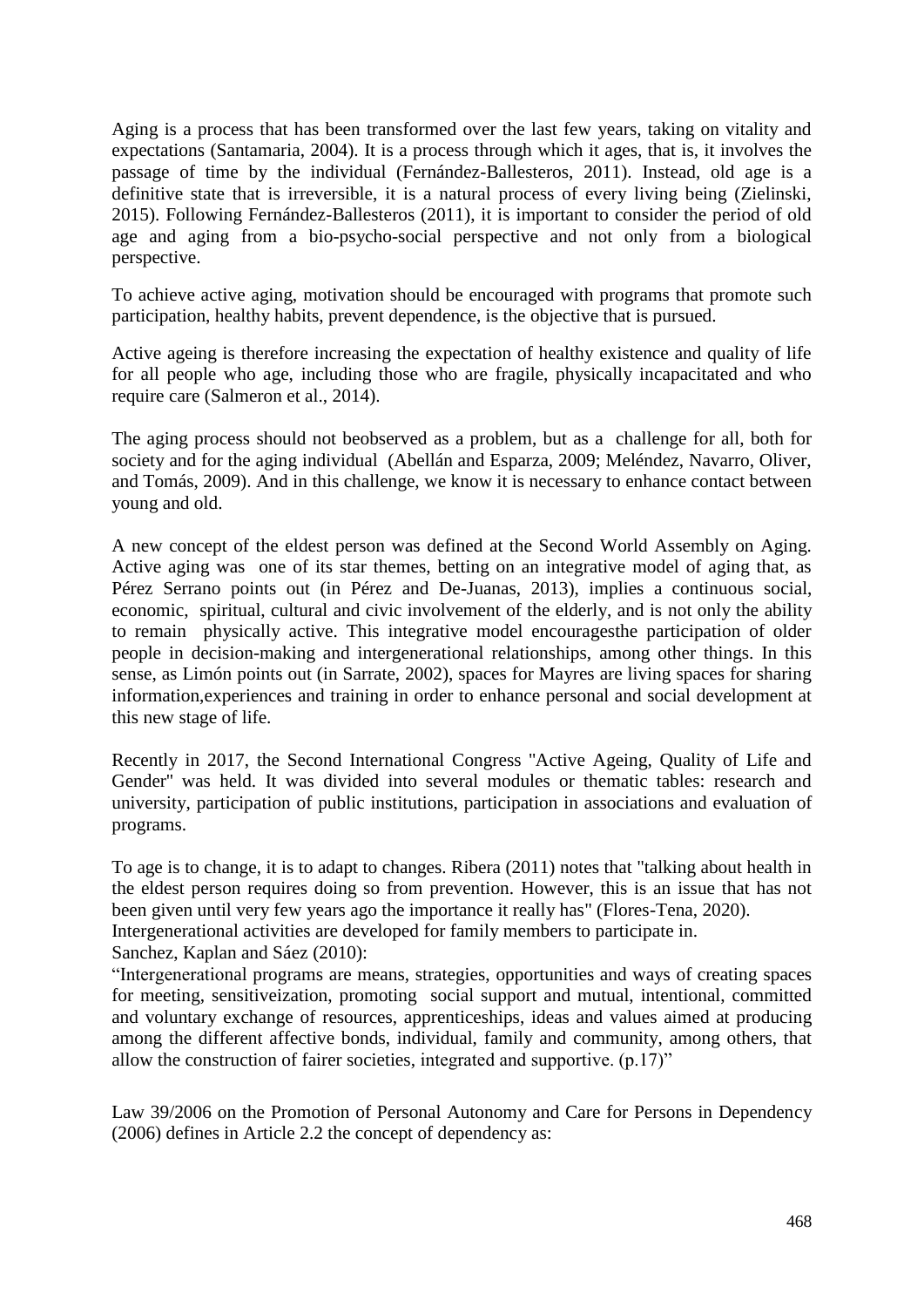"The permanent state in which persons who, for reasons arising from age, illness or disability, and linked to lack or loss of physical, mental, intellectual or sensory autonomy, need the attention of other or other persons or important aids to carry out basic activities of daily life or, in the case of persons with intellectual disabilities or mental illness , other supports for their personal autonomy."

Dependency raises concern in the elderly, so alternatives are sought to combat it, Without leaving aside, our own history, experiences, situation people, which unity to these beliefs, provoke fear of reaching the stage of old age. Thus, when people initiate a process towards dependence (Cerquera & Quintero, 2015). According to WHO (2015), one of the consequences of an ageing population is increased functional dependence as well as disability.

Physical well-being and active participation in the elderly prevent dependence (Cerri, 2015), following Monteagudo et al., (2016), state that it is possible that older people may be able to prevent dependence through active aging programs in which quality of life is promoted.

It is important that they participate in the activities, promoting social participation, there are multiple programs that make the elderly have an increasing well-being (Gómez, 2016).

Sociocultural Animation is related to theconju tion of individuals' daily lives, work, civic and political activities, neighborhood relationships and their culture. Sarrate and Merino (2013, p.120) establishit as a"methodology of intervention of an intentional, transversal and participatory nature that encouragespeople, groups and communities to become aware ofthe reality in whichthey live and become protagonists of their development and that of their community,dynamizing their cultural and social capital in order to promote the improvement of their environment".

Following Gutierrez (2013), education also to make better people, better with themselves and with others. Aware that they live in a community much greater than themselves, that it extends over time and space, and that what you do, what you do, has an impact on everything around you.

Montorio (2007) performs a classification on the causes and factors that lead to dependence.

| Physical factors                                                         | Psychological factors                                            | Contextual factors                              |
|--------------------------------------------------------------------------|------------------------------------------------------------------|-------------------------------------------------|
| <b>Biological</b><br>deterioration<br>Chronic diseases<br>3.<br>Drug use | Anxiety<br>and<br>4.<br>depression<br>Pains<br>5.<br>Falls<br>6. | -Environmental<br>contingencies<br>-Stereotypes |

Table 1. Causes and factors that generatedependency.

Isolation is elderly people has become an armor against the obstacles that the individual encounters throughout his life trajectory and in which he intervenes in an an anthracian way processes such as the loss of the couple the duel, the transformations of physical and economic type, so difficult to overcome (Fernández and Ponce de León, 2015).

Following Tamarit (2006), quality of life is a key concept that is set up day by day in social services around the developed world as an essential element for the design of theoretical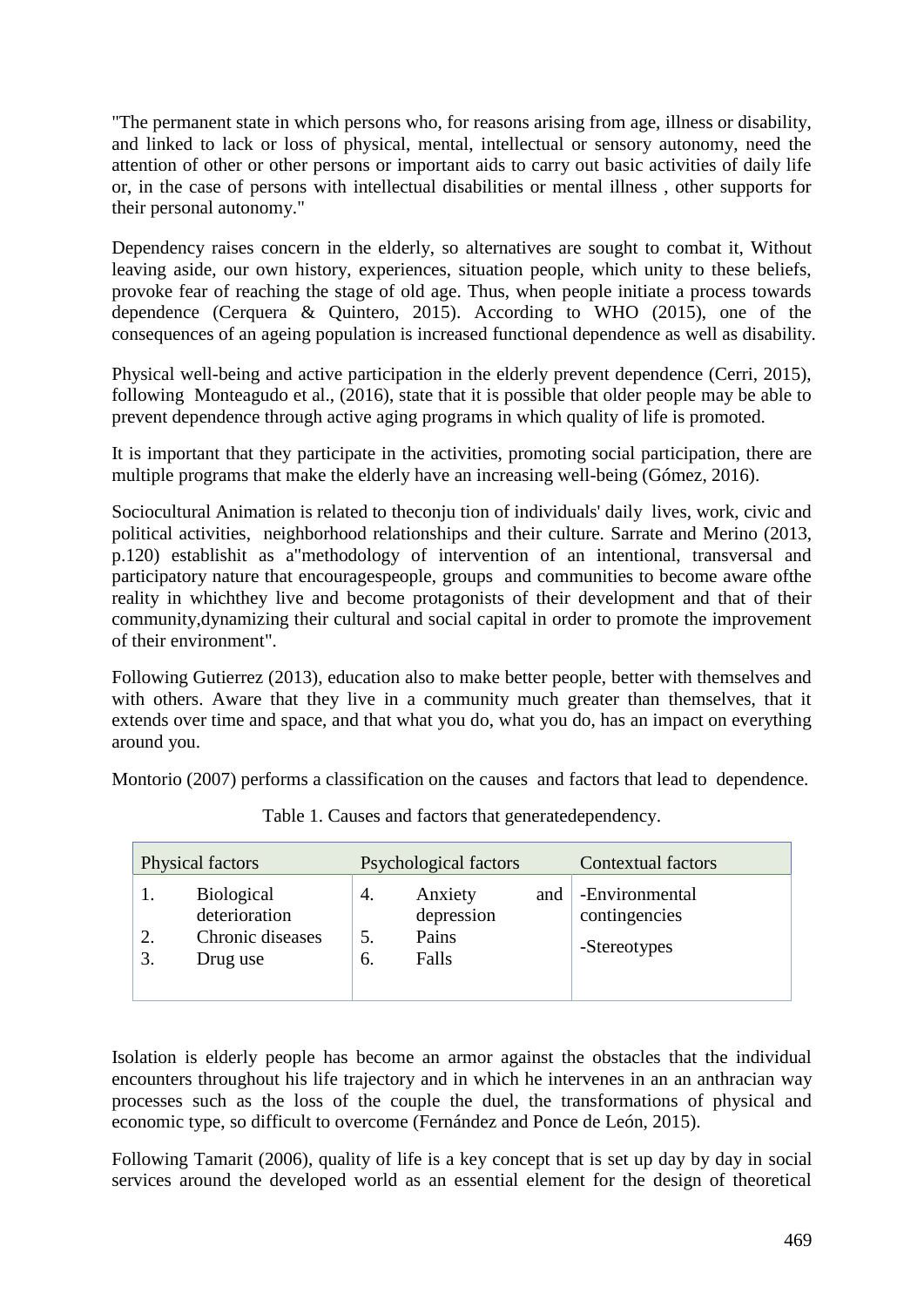models, research, the generation of support resources and the development of social policies (pp.161). Therefore, the concept of quality of life has been and continues to be a complex process that presents numerous technical problems when it comes to delimiting the concept. However, sometimes we need to focus not only on the concept itself, but on the dimensions and indicators that help us to have a quality life or what is the same quality of life

Spain is one of the countries of the European Union that maintains a stronger family and Community network. There is an increase in the number of elderly people living alone or people who, even living with their families, are lonely. In another sense, women living alone are in higher proportions than men, because they live longer, 83 years (80.1 years for men and 85.8 years for women in 2015), women rank first in the European Union. (Report on The Elderly. IMSERSO 2016).

There are several reasons why an older person lives alone:

- -Will to maintain its independence
- -Deterioration of family relationships
- -Social isolation
- -I adhere to the house or the environment in which they have lived for years.
- -Less participation in pleasant activities.

Loneliness is one of the main factors that generates dependence on the group of elderly people. Since age increases the chance of living in solitude (Abellán et al., 2015). Therefore, it is essential that the elderly seek alternatives to combat or avoid this Cerri state (2015), the Law offers a number of services for the elderly dependents, however, they must undergo an assessment of their condition in order to obtain recognition. These aids are teleassistance, home help, day and night centres and residences.

La Law 39/2006 on the Promotion of Personal Autonomy and Care for Persons in Dependency (2006), makes a definition regarding dependency in order to be able to detect the extent to which people are located.

- 1. Grade I Moderate dependence. When the person needs help at least once a day to perform some activity of daily life.  $\rightarrow$
- 2. Grade II Severe dependence. When the person needs help two or three times a day to perform some activity of daily life, but without needing the permanent support of a caregiver. $\rightarrow$
- 3. Grade III Great dependency. When the person needs help several times a day to perform the activities of daily life. As well as, for its total loss of mental, physical, sensory or intellectual autonomy. You need the help and support of a caregiver.  $\rightarrow$

However, in order to detect or identify a dependency situation, professionals have various detection tools (valuation scales). Among the screening tools already in place to be able to detect situations of dependence on the eldest person, we can find different, such as theOARS Multidimensional Functional Assessment Committee (OMFAQ) (Fillenbaum, 1988), the Short Form–36 Health-Related Quality of Life Questionnaire (Arostegui & Núñez, 2008), another of which, as Rubenstein & Wieland (1990) claims, is the Comprehensive Geriatric Assessment (Geriatric Assessment) questionnaire. Another instrument is the Barber Questionnaire (Barber, Wallis & McKeating, 1980) and finally the Barthel Index (Wylie,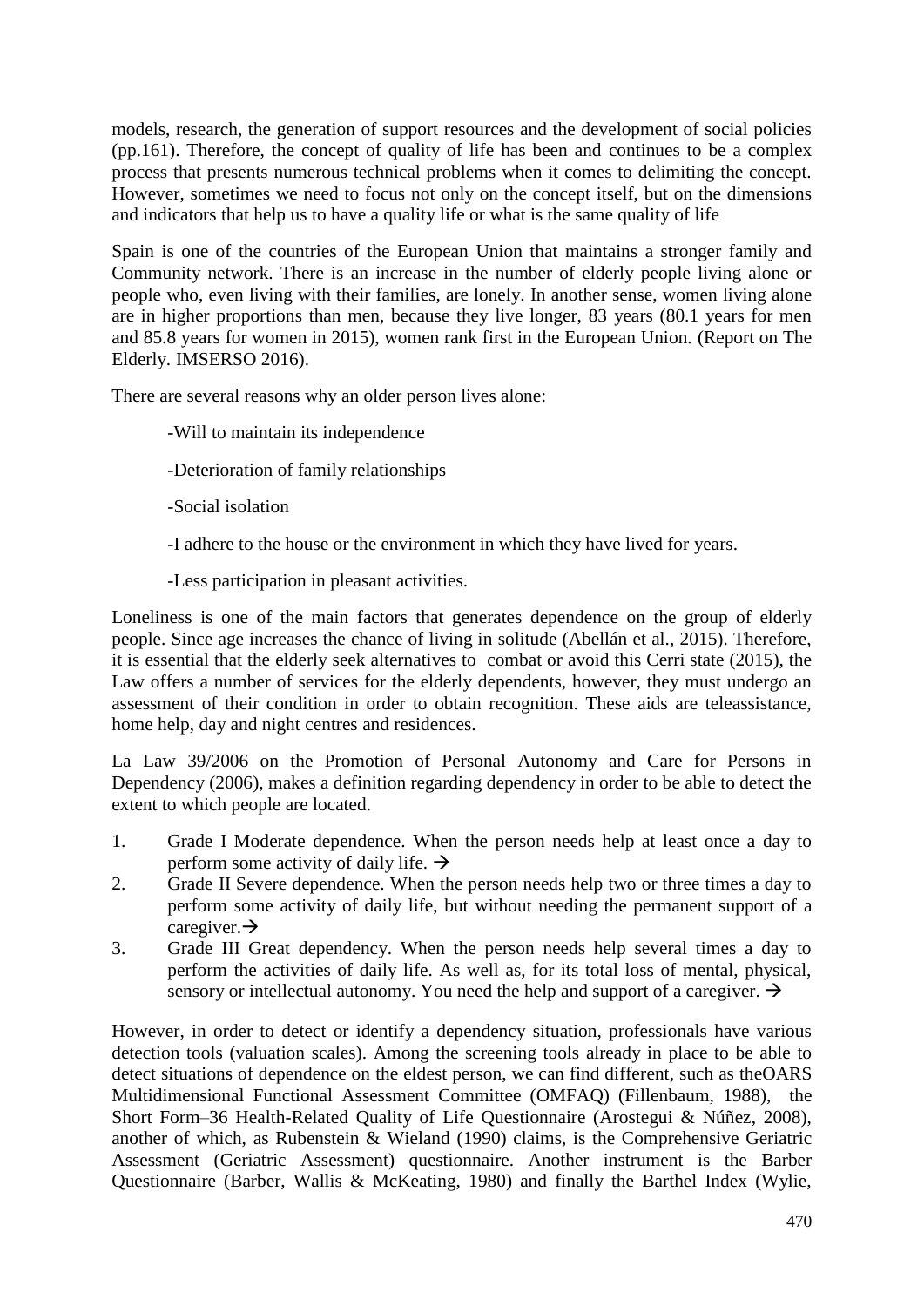1967). It should also be noted that we can find many more questionnaires to be able to identify situations of dependence, but I wanted to identify and point out some of the most used by professionals.

It is therefore necessary to detect situations such as those mentioned in order to be able to act immediately and try to prevent the situation of dependence, or if it is inevitable, at least lengthen it as long as possible. Throughout this process, professionals will play a relevant role, as they will be responsible for providing a number of resources and strategies/technical to the elderly to address the dependency. It is therefore important that the interventions of professionals are preventive in nature. As Resende (2009) states:

"It is important to note that primary care is the true field of cultivation of fragility, as it is the health level where the overall prevalence is higher, and in addition at least 60% of the time a situation of dependence is reached in a progressive and gradual way on which it is feasible tointervene".

Therefore, as the Spanish Society of Geriatric Medicine (2016) points out, we can talk about three types of dependency prevention:

- 1. Primary prevention: when we only find one risk factor in the eldest person.
- 2. Secondary prevention: diseases are detected when they are still asymptomatic, thus preventing their progression through treatment.
- 3. Tertiary prevention: the intervention is performed avoiding deterioration and complications once the disease has occurred, that is, it is in the symptomatic phase.

Who (2002) defines active aging as:

"Process of optimizing health, participation and safety opportunities in order to improve quality of life as people age; it allows people to realize their potential for physical, social and mental well-being throughout their life cycle and participate in society according to their needs, desires and abilities, while providing them with adequate protection, safety and care."

Active aging is a full stage of positive experiences, with opportunitiesfor participation and health,all aimed at improvingthe life ofpeople, andactive aging, implies the acceptance ofrecreational, social, cultural,formative offers (Martínez, Escarbajal & Salmerón, 2016). Cuenca and San Salvador (2014), define active aging as the search for space in the face of the alternative of satisfactory, healthy, productive and innovative aging"..

It is claimed that the participation of the elderly in society has positive consequences for aging. There is a need to develop activities of interest and significant to the individual (Kleiber, 2014).

For their part Pérez Serrano and De-Juana Olivas (2013) point out three decisive pieces and in the promotion of health for the active aging process; nutrition, hygiene and lifestyles and preventive measures.

The first piece, nutrition. The purpose of promoting health through food is to provide the individual with useful information regarding eating habits or nutritional values, so that, depending on their characteristics and pathologies, they may eat foods according to them. For example, a person with Parkinson's will want to eat high-fiber foods to prevent constipation, while a person with cholesterol should reduce sugar and frying intake.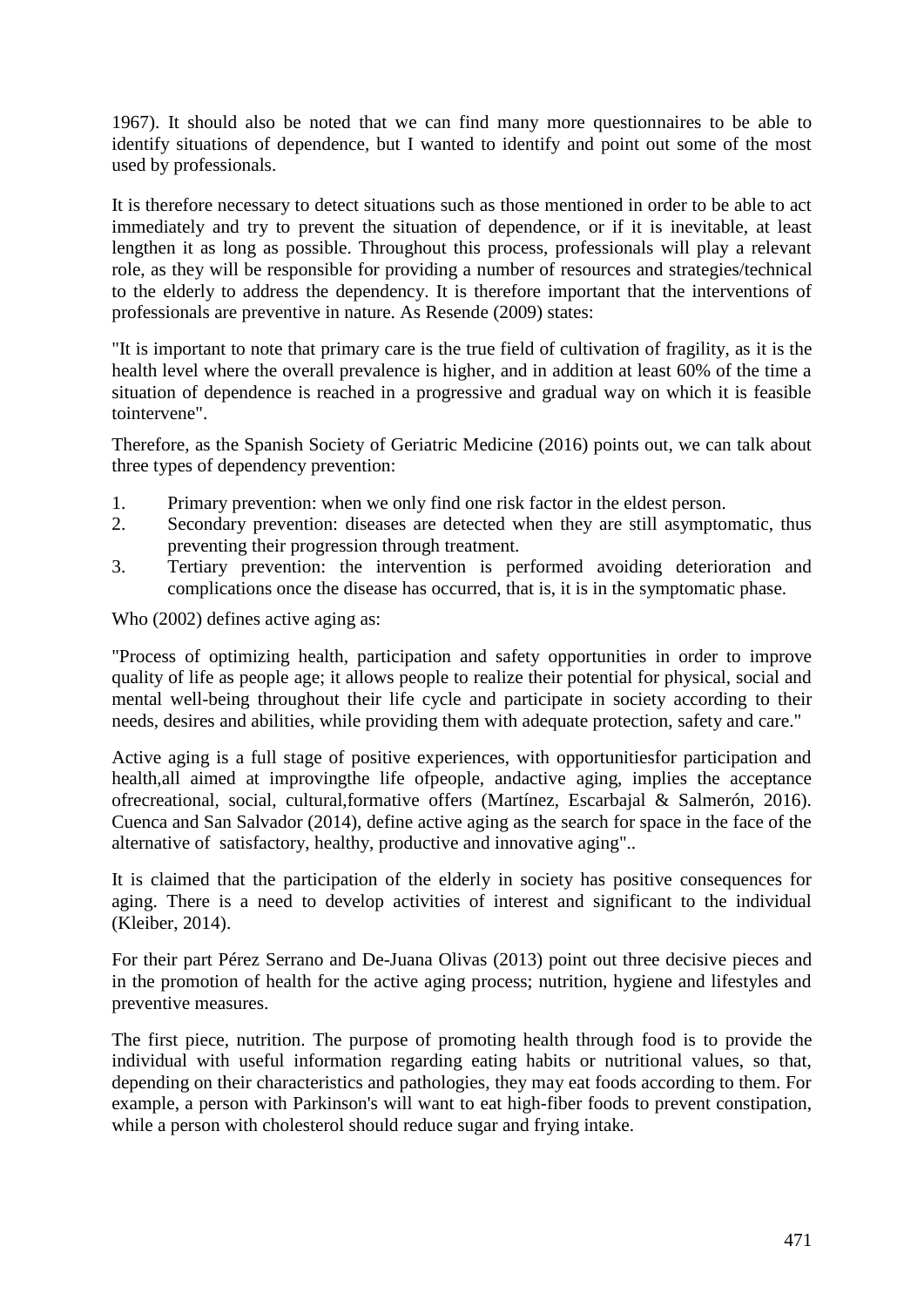Another aspect to keep in mind at the senior stage is that calorie intake decreases by around 5% every ten years, this is tied to the energy that is needed. Therefore, if our activity is limited we should eat fewer calories, exclusively what the body needs.

Here are some recommendations:

- 1. Take high-fiber foods.
- 2. Limit alcohol intake and high-fat foods.
- 3. Drink enough fluid to stay hydrated.
- 4. Eat as varied foods: meats, fish, vegetables.
- 5. Rationalize salt and sugar intake.

The second piece in health promotion is hygiene. The term hygiene encompasses several aspects (Pérez Serrano and De-Juanas Oliva, 2013): body and middle hygiene, physical exercises, toxic habits and mental hygiene.

Hygiene is not a superficial issue but goes much further. A sloppy appearance, such as long nails, hardness on the feet or hands, significantly reduces mobility. Good body hygiene coupled with constant physical exercise increases the health of the adult. In addition, cases where people do not have water, light or are below the threshold of energy poverty are clearly at risk of falls or emotional disorders.

The toxic habits that older people adopt the most are smoking, alcohol or drug intake without medical supervision. Which increase your risk of heart or carcinogenic disease?

Finally, there's mental health. Understood as the attitude to life, the social networks with which you interact, the resilience with which you face the blows of life or the resources understood as the skills and attitudes that the individual has to face and respond effectively to the challenges of the elderly - retirement , the loss of loved ones or physical, cognitive and social decline.

The stages of old age are an active part of the programs carried out in their community, especially those aimed at the group of adults and in which active ageing is encouraged. All this will cause the person to maintain his autonomy and independence and gain in well-being and in quality of life.

### **2. OBJECTIVES**

The objective of the study will be to prevent dependence by promoting active aging and social well-being in the elderly.

The specific objectives correspond to the following:

1. Know the perception that different professionals have about dependence.

### **3. METHODOLOGY**

The search to prevent dependence is the reference point for the study of research, this research aims to respond to the problem raised and the demands in the new population group that appears, through the results that we obtain with the analysis of the data we will be able to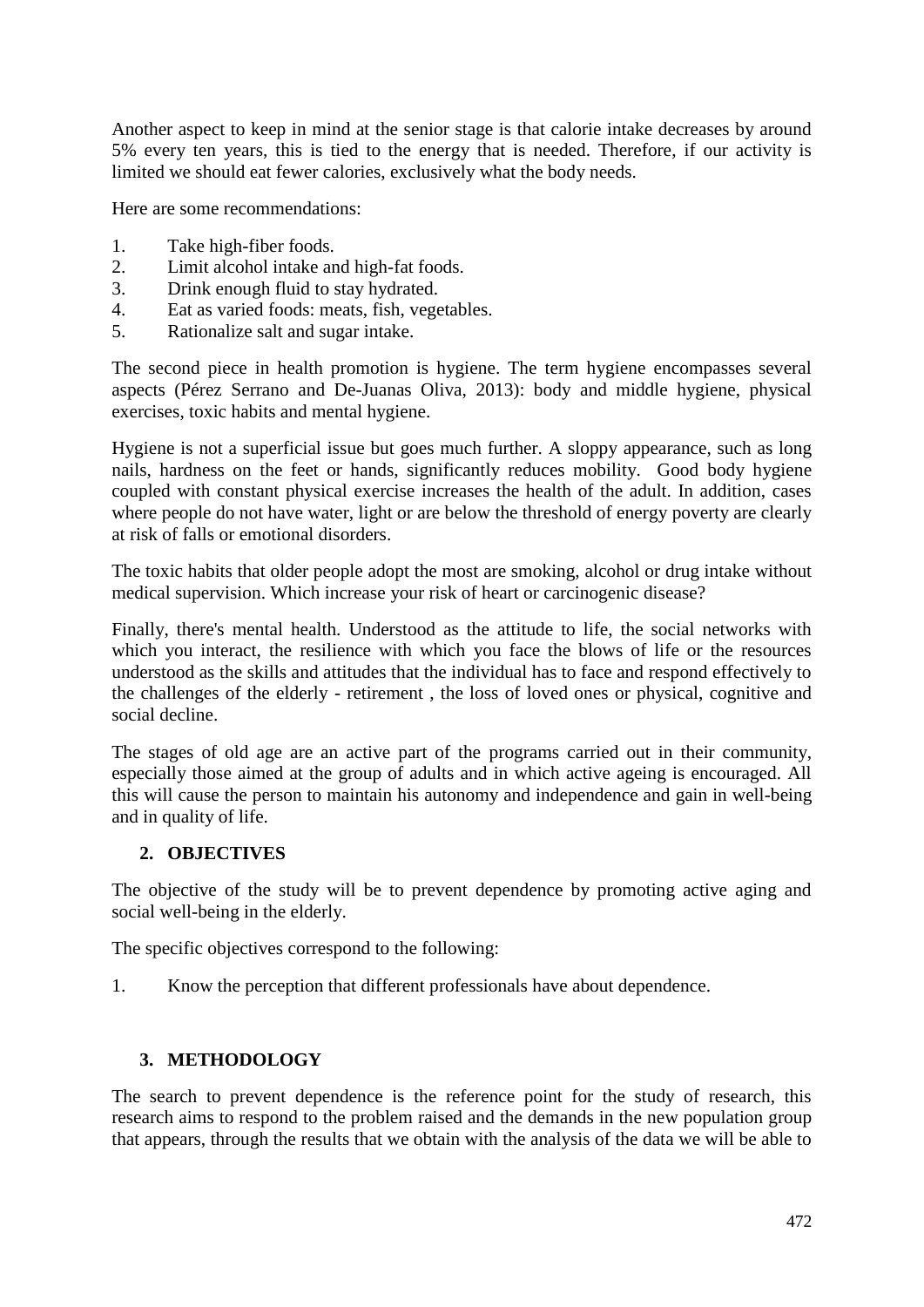propose proposals for improvement, aimed at promoting and offering alternatives for the improvement of the centers.

The selected study area was a Senior Center in madrid's Carabanchel district. In order to collect the information necessary for the study, a semi-structured questionnaire was prepared to be completed by the elderly, the study involved 120 people.

The questionnaire was divided into 4 main dimensions:

1.Datos sociodemográfios

2.Satisfaction in activities outside the center

3.Welfare in the senior center

4.Activities carried out with greater satisfaction to prevent loneliness.

With the pretence of obtaining information from variables in a systematic and orderly manner, involved in our research, we have chosen, as a quantitative element, one of the most widely used techniques in educational research: the ad hoc questionnaire (Fox, 1981; Kerlinger, 1981; Kemmis and McTaggart, 1988; Cohen and Manion, 1990). Highlighting one of the advantages allowed by the use of numerical data, with a quick and comprehensive vision, which allows to know what respondents do, think or think (Binda and Balbastre, 2013; López-Barajas, 2015).

## *Sample*

The sample selected in the study was 120 seniors from a Senior Center, the questionnaires were taken in October 2019, most of those surveyed were women with 76%, compared to 24% of men.

# **4. RESULTS**

Preventing dependence is the purpose of communities, for this, we want to eradicate the way by offering activities so that the elderly can enjoy and continue learning at this stage of life. The results show that 68% carry out activities offered by the programs of the Senior Centers to be in contact with other people, compared to 32% who donotrizaiza activities in the center.

In the second item we wanted to know if they attended related courses to prevent dependence, to generate well-being and their self-esteem; we got the following results, 34% attend dancing, 24% attend theatre, 22% attend expression classes and 20% attend history classes. The center has a wide programming to the demands that the elders have been requesting to alleviate loneliness.

The question related to their opinion on the reduction of relationships they have with friends, the results have been as follows, 20% say that they have lost friendships, 35% are related to the workshops that attend the center, and 45% only maintain the relationship with the relatives who live.

They consider that the most important thing is to accompany them throughout this process, making them understand that it is one more stage of the life cycle. As well as ending the negative connotations associated with old age. One of the people interviewed states that, in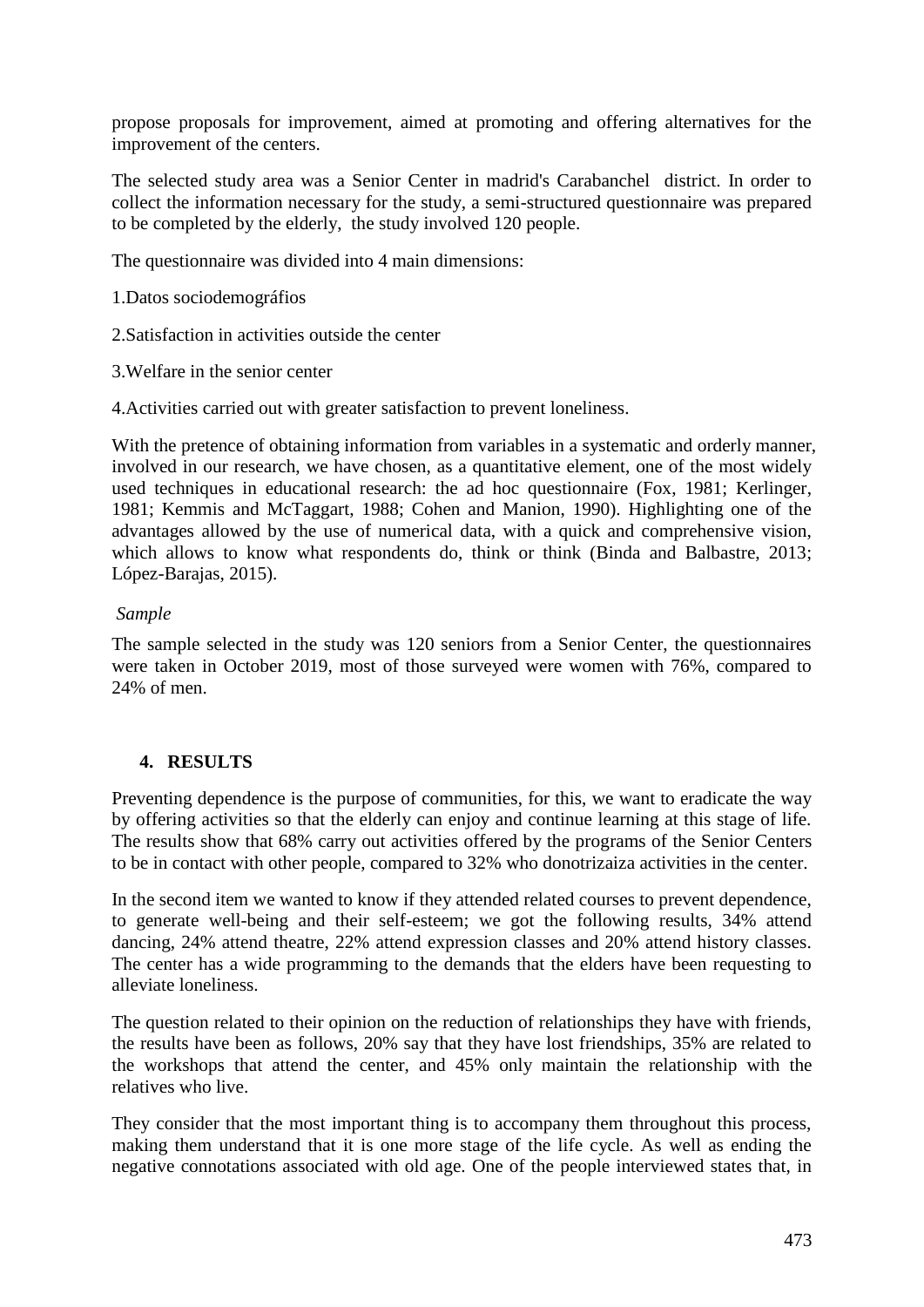general, it is society that has a negative view of old age, since they associate this new stage with feelings of grief and pity, guilt, burden, etc. Therefore, in conducting the interview, I asked the professionals how they believed that the passage to old age should be faced, the 5 people replied that they should face it normally, good attitude, optimism, with preparation, naturalness and as an achievement in life. Since they all agree that old age is a period that must be lived with good quality of life in order to achieve a good active aging.

The question related to the care they maintain about their health are as follows, 42% care about their diet, 32% are concerned about physical exercise, 23% refer to the mental balance they must have to age satisfactorily.

The family role is very important at this stage, so the item that refers to the intervention made by the family the activities related to the center, we observe that 87% support their relatives accompanying them to develop the activity and relate to other people, 13% attend the center alone since their relatives cannot accompany them through working hours , but they are also motivated to attend.

# **5. CONCLUSIONS**

Old age is a stage of the evolutionary process of the human being. As people get older we must face the various situations that are encountered.

Activities in the centers prevent dependence and stimulate intergenerational relationships being one of the factors to achieve active aging. Through intergenerational relationships, it is desired to establish the bonds that affective, benefits that offer them a common well-being for all. Therefore, they are opportunities, strategies, means, spaces to generate encounters, social support, reciprocal exchange between two generations, learning, ideas and values. This allows for more integrated, egalitarian and just societies to be built (Kopflinger, 2009).

Following the authors Alejo., Nieves & Ruiz,  $(2016)$ , the people who have the best perception of themselves are those who in previous stages of their lives are described as active and dynamic people, and with healthy social and family relationships.

There are different ways of relating today, the media help to establish connections between them, having different lifestyles to prevent dependence, promoting active aging,igundo to Torres and García (2015), the media only contribute to the formation of inaccurate ideas about old age. This formation of ideas is developed through the information that they possess, which is distorted by the knowledge of the facts. The Centres encourage the active participation of people to promote autonomy, fostering cognitive activities, to establish new social relationships.

Most people are concerned about the state of their health, want to age satisfactorily and wellbeing, there are others instead that need to be helped to improve eating habits to improve their quality of life, because if they live alone, they can neglect their diet.

The family is the main support for the person, able to motivate. Therefore, a good work between the two makes it possible,to a greater extent, to prevent dependence orwing it for as long as possible, the family is the key engine to be able to obtain a better quality of life.

Active aging is the most effective tool to combat dependence, so continuing to design and maintain intervention programmes to achieve well-being and quality of life is critical.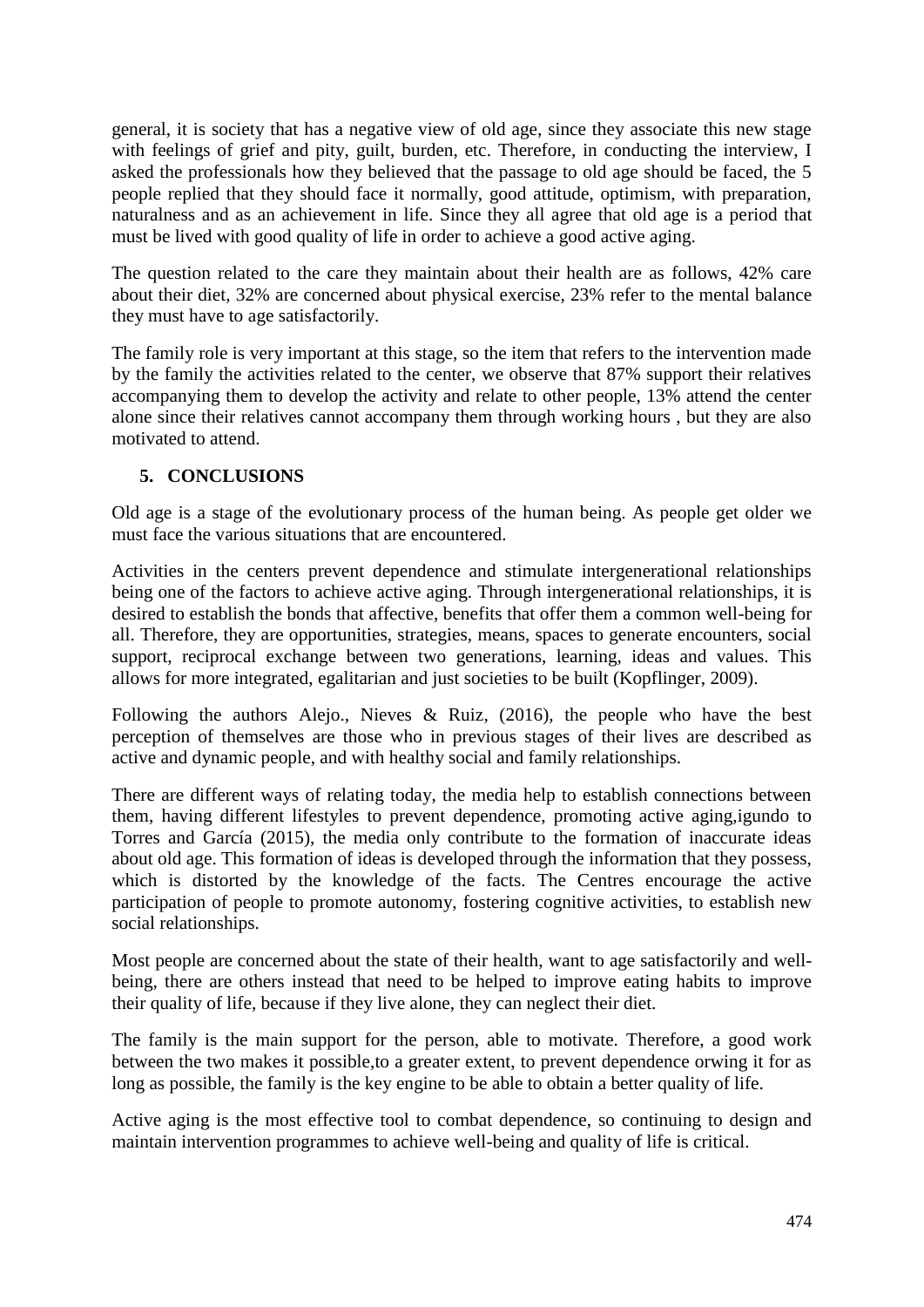Education must be present at all stages of life, in the last stage refers to activating memory and maintaining continuous co-education, various learnings make autonomy in people maintained (Olazarán et al., 2010).

Life expectancy has led people to live longer but that does not mean that they live better, through the different alternatives they will have the possibility of aging as dependent people for longer.

### **6. REFERENCES**

- [1]. Abellán, A. y Esparza, C. (2009). Perception of Spaniards on different aspects
- a. related to the elderly and aging. Madrid: IMSERSO.
- [2]. Abellán, A., Ayala, A., & Pujol, R. (2015). A profile of the elderly in Spain. Basic statistical indicators. Madrid. Network Aging Reports, 15, pp. 48.
- [3]. Alejo, J., & Nieves, A., & Ruiz, L. (2016). Perceptions of institutionalized older adults in a geriatric home in the city of Barrancabermeja. Pontifical Javerian University. Bogota.
- [4]. Arostegui, I., & Núñez, V. (2008). Statistical aspects of the Short Form–36 Health-Related Quality of Life Questionnaire (SF-36). Spanish Statistics, 167, pp. 147-192.
- [5]. Ballesteros, B. (2014). Qualitative research workshop. UNED. National University of Distance Education.
- [6]. Barber, J., Wallis, B., & McKeating, A. (1980). Postal screening questionnaire in preventive geriatric care. The Jorunal of the Royal College of General Practitioners, 30(210), pp. 49-51.
- [7]. Calenti, M. (2011). Gerontology and geriatrics. Valuation and intervention. Medical Editorial: Panamericana.
- [8]. Cerquera, A., & Quintero, M. (2015). Group reflections in gerontology: normal and pathological aging. Virtual Magazine, 45, pp. 173-180.
- [9]. Cerri, C. (2015). Dependence and autonomy: an anthropological approach from the care of the elderly. Athenea Digital, 15(2), pp. 111-140.
- [10]. Cuenca, J., Kleiber, A., Monteagudo, J., Linde, D., & Jaumot-Pascual, N. (2014). The influence of meaningful leisure on the subjective wellbeing of older adults in the Basque Country of Northern Spain. World Leisure Journal, 56(2), pp. 120–129.
- [11]. Cuenca, M., & San Salvador, R. (2016). The importance of leisure as a basis for active and satisfactory aging. Journal of Sports Psychology, 25(2), pp. 79-84.
- [12]. Dídac, F. (2016). An approximate profile of the elderly population in the Balearic Islands. Basic statistical indicators, Yearbook of Aging: Balearic Islands.
- [13]. Fernández-Ballesteros, R. (2011). Limitations and possibilities of age. IMSERSO. Active Aging White Paper,pp. 113-148.
- [14]. Fernández, T., and Ponce de León, L. (2011). Social work with families. Madrid: Academic Editions.
- [15]. Fernández-Ballesteros, R., Zamarrón, D., López, D., Molina, A., Díez, J., Montero, P., & Schettini, R. (2010). Aging successfully: criteria and predictors. Psychothema, 22(4), pp. 641-647.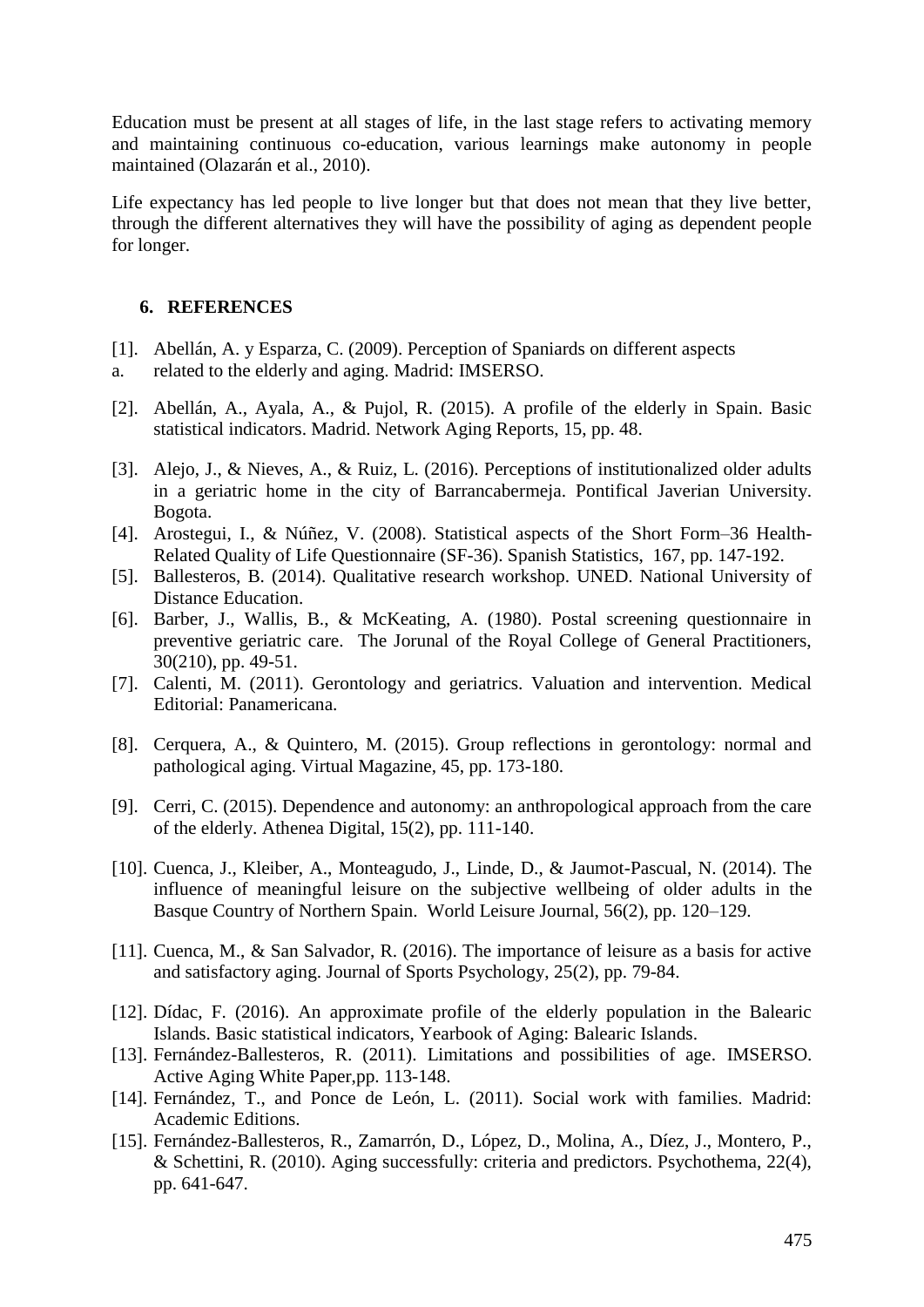- [16]. Flores-Tena M.J. (2015). Leisure, sociocultural animation and educational intervention in the municipal centers of major.
- [17]. Flowers-Tena, MJ; Abdulkarim Almadhkhori, Hikmat; Chacón Blanco, Africa (2020); Intervention withadolescents: a program of emotions and gender equality.
- [18]. Flowers-Tena; Mj. Social media increases during COVID-19 in active aging and family involvement. Family. Salamanca.
- [19]. Fillenbaum, G (1988). Evaluación funcional multidimensional de adultos mayores: los procedimientos de recursos y servicios de Duke Older Americans. Lawrence Erlbaum Associates, Hillsdale.
- [20]. Gomez, J. (2016). Prevent dependence on the elderly, a common goal of all health professionals and managers. Revista Española de Geriatría Gerontológica, 42, pp. 1-3.
- [21]. Guijarro, F. (2018). Balears has 37,500 over the age of 65 who are living alone. Diary of Mallorca.
- [22]. Gutierrez, P. (2013). What is education? Blog: Ordinary things. In: https://cosascorrientes.wordpress.com/2013/01/22/que-es-la-educacion/
- [23]. Hepflinger, F. (2009). Introduction: concepts, definitions and theories. Generationsstructures and relationships. "Generations in Switzerland" report, 18-41.
- [24]. IBESTAT. (2017). Pattern: Population figures. Institut d'Statistics de les Illes Balears. Govern de les Illes Balears.
- [25]. Imserso Major Report year 2016. The Elderly in Spain. Recuperadohttp://www.imserso.es/InterPresent2/groups/imserso/documents/binario/112 017001\_informe-2016-persona.pdf
- [26]. Levy, R., Slade, D., Kunkel, R., & Kasl, V. (2002). Longevity Increased by Positive Self-Perceptions of Aging. Journal of Personality and Social Psychology, 83(2), pp. 261–270.
- [27]. Law on the Promotion of Personal Autonomy and Care for Persons in Dependency (2006). Law 39/2006. Official Gazette of the State, No. 299.
- [28]. Martínez, S., Escarbajal, A., & Salmerón, J. (2016). The social educator in the centers for the elderly. Socio-educational responses for a new generation of seniors. Educate, 52(2), pp. 451-467.
- [29]. Monteagudo, R., García, M., & Ramos, M. (2016). Active ageing: the importance of its promotion for aging societies. Medical File of Camaguey, 20(3), pp. 330-337.
- [30]. Montorio, I. (2007). Psychological interventions in prevention and attention to dependence. Psychosocial Intervention, 16(1).
- [31]. Olazarán, J., Reisberg, B., Clare, L., Cruz, I., Peña., Casanova, J., Del Ser, T., & Muñoz, R. (2010). Efficacy of non-pharmacological therapies in Alzheimer's disease: a systematic review. Dement Geriatry Cognitve Disorder, 30(2), pp. 161-178.
- [32]. World Health Organization. (2002). Active ageing: a political framework. Spanish Journal of Geriatrics and Gerontology, 37(2), pp. 74-105.
- [33]. World Health Organization. (2015). World Report on Aging and Health. Geneva: WHO. World Health Organization. (2016). Health: Ageing Data. WHO. Viewed from: <http://www.who.int/topics/ageing/es/>
- [34]. Pérez Serrano, G. and De-Juanas, A. (coords.). (2013). Quality of life in adults
- a. andolder. Madrid: UNED.